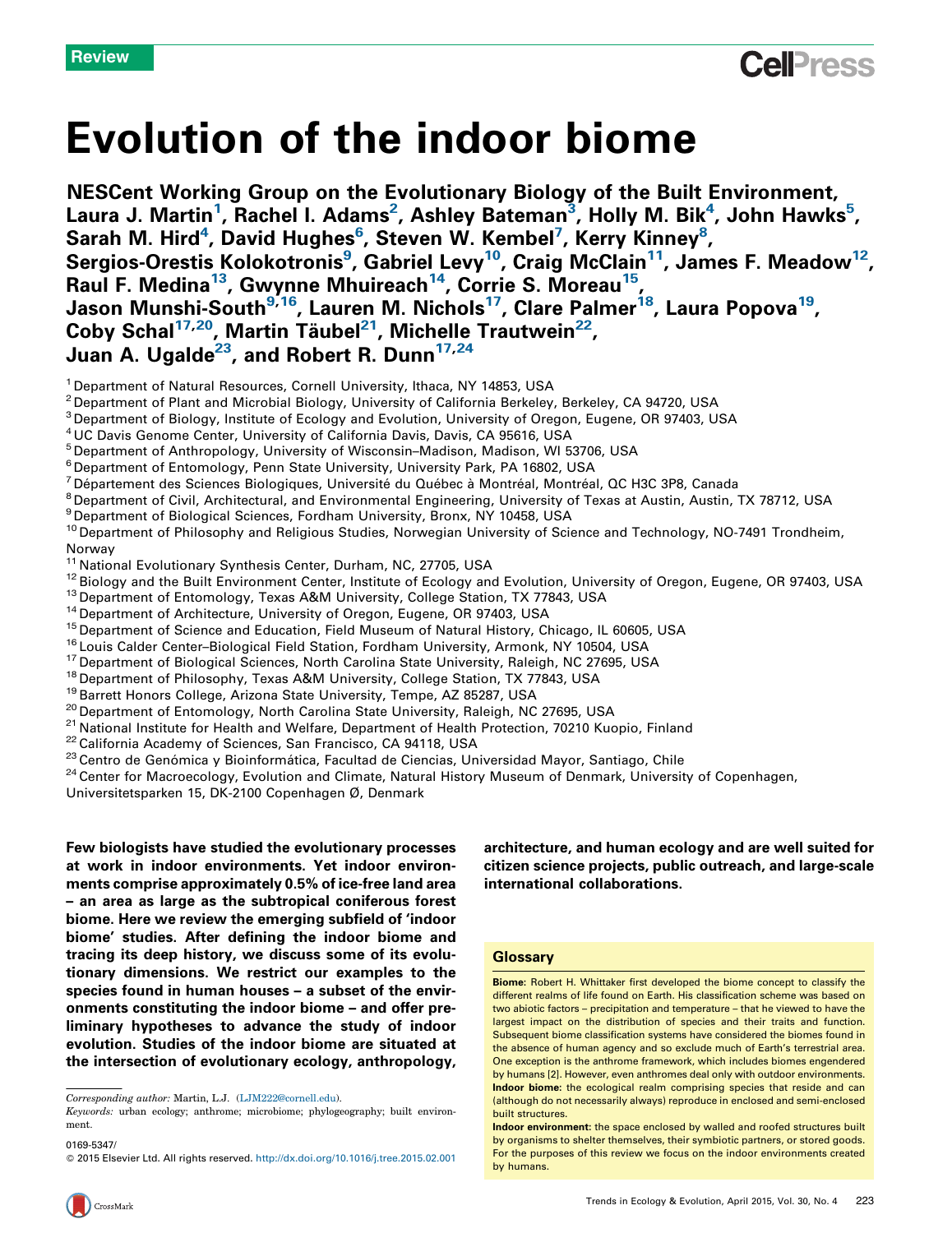# The indoor biome

Evolution occurs everywhere, even in the most densely settled places. Indeed, Darwin based his arguments for natural selection on domesticated plants and animals. Recent work in the fields of evolutionary biology, ecology, anthropology, and building sciences turns our attention back to species that coexist with humans. Much of this work is conducted in outdoor spaces [\[1\]](#page-7-0), but a growing body of work addresses evolution in the indoor biome (see [Glossary\)](#page-0-0).

The indoor biome is expansive. Estimates of the extent of residential and commercial buildings range between 1.3% [\[3\]](#page-7-0) and 6% [\[4\]](#page-8-0) of global ice-free land area, an area as extensive as other small biomes such as flooded grasslands and tropical coniferous forests (Figure 1). In addition, whereas the area of flooded grasslands and tropical coniferous forests is shrinking, that of the indoor biome is rapidly growing [\[5\]](#page-8-0), as is our ability to study indoor species thanks to citizen science, new approaches in genetics, and calls to integrate humans into the ecosystem concept [\[6–](#page-8-0) [10\]](#page-8-0) [\(Figure](#page-2-0) 2).

Here we review the rich but fragmented literature on evolution in the indoor biome. For the purpose of brevity we restrict our examples to one type of built structure – human dwellings – although the indoor biome encompasses all built structures (Box 1, [Table](#page-7-0) 1).

# A brief history of the indoor biome

The nests of birds, termites, and ants are part of the extended phenotype of those organisms, as are those of our closest living relatives, the great apes, which construct nests across a broad range of environments. Our common ancestors would probably also have used regular sleeping places with constructed nests [\[11\]](#page-8-0). Primate nests, like

# Box 1. Built structures other than houses

In this review we have focused on houses, but many other buildings constitute the indoor biome. These include places of worship, food storage areas, commercial spaces, factories, offices, and restaurants [\[2\]](#page-7-0). In addition, houses are not closed systems; many materials flow into and out of them. For instance, a diverse range of microorganisms is present in municipal water supply and piping biofilms that enter homes via water lines, so mapping the inflow and outflow of organisms into the indoor biome may be a nontrivial challenge. Furthermore, it should be recognized that studies of indoor biomes cannot avoid intersecting questions of politics and justice. It should not be taken for granted that humans live in houses. An estimated 100 million people were homeless in 2005 [United Nations Commission on Human Rights (2005) Press briefing by special rapporteur on right to adequate housing [\(http://www.un.org/News/](http://www.un.org/News/briefings/docs/2005/kotharibrf050511.doc.htm) [briefings/docs/2005/kotharibrf050511.doc.htm\)](http://www.un.org/News/briefings/docs/2005/kotharibrf050511.doc.htm)], while human structures are sometimes abandoned and may persist as indoor environments without a human presence. It should also not escape notice that structures also vary widely by place. For example, approximately 50% of Canadians live in houses with seven or more rooms, while only 9% of people from Burkina-Faso do so [United Nations Department of Economic and Social Affairs (2012) Table 21. In Compendium of Housing Statistics [\(http://unstats.un.](http://unstats.un.org/unsd/demographic/sconcerns/) [org/unsd/demographic/sconcerns/](http://unstats.un.org/unsd/demographic/sconcerns/))]. It is therefore important, as with all biological studies, to be context specific [\[75\].](#page-9-0)

modern built environments, are places where bodies habitually rest and thus suitable places for organisms that depend on access to bodies to reproduce. How the nest is constructed thus influences the species to which the builder is exposed. Chimpanzees choose nesting sites and construction methods that reduce arthropod parasites [\[12\]](#page-8-0), suggesting that, in the past, parasites imposed selection on primate nesting behavior. Meanwhile, the evolutionary history of many human ectoparasites and commensals, including body lice, Demodex mites, and bacterial symbionts, predates the origin of apes (and hence almost



Figure 1. The relative areas of 13 outdoor biomes and the indoor biome.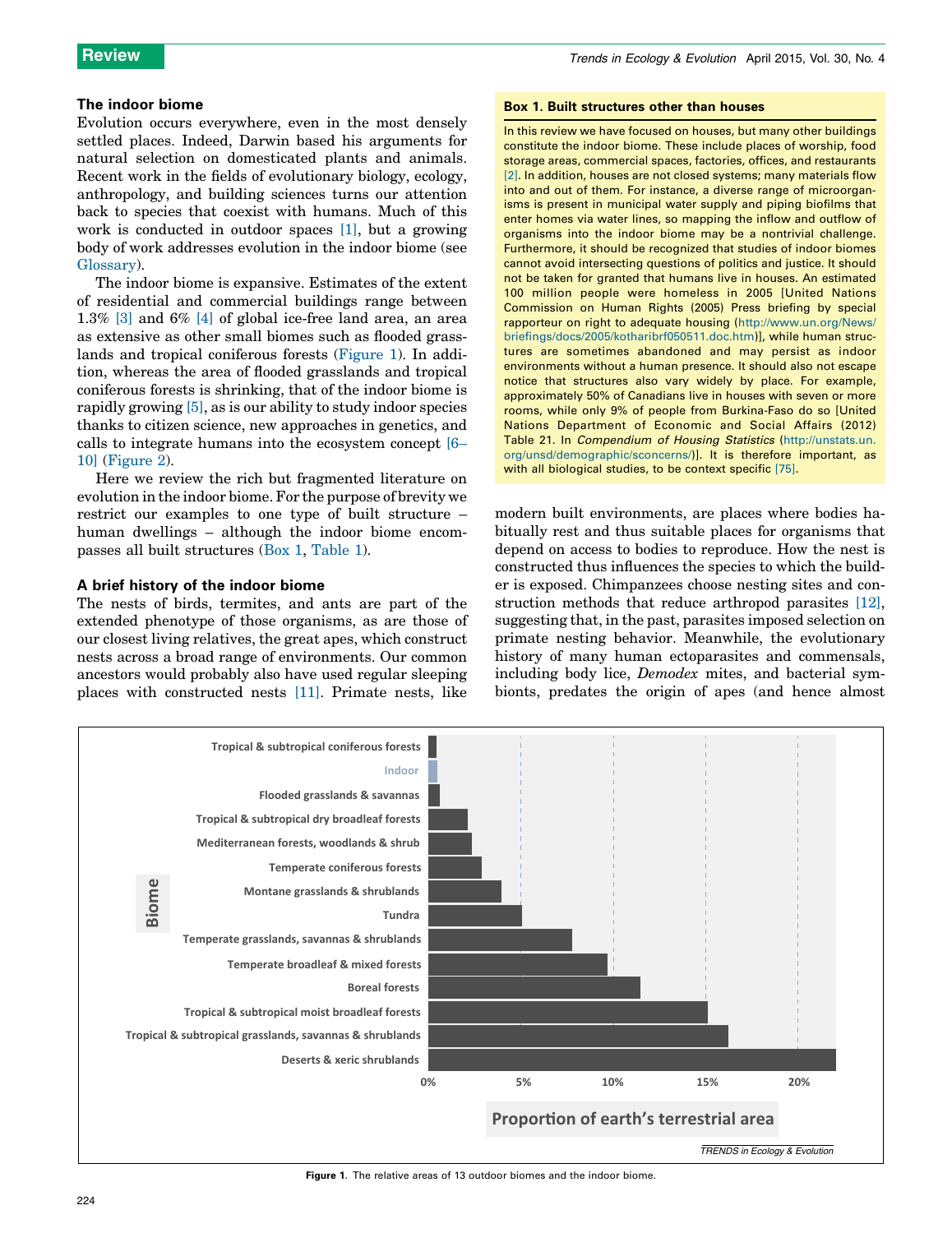<span id="page-2-0"></span>

Figure 2. The trajectory of the indoor biome in one exemplar area, the island of Manhattan. The indoor biome in Manhattan is now nearly three times as large, in terms of its floor space, as is the geographical area of the island itself. Historically Manhattan was an outlier, but as urban populations grow much, perhaps most, of the world's population will soon be living in areas with more floor space than dirt. Included on this figure are key changes in the development of the indoor biome, as manifested in Manhattan. These changes are neither universal in the indoor biome nor necessarily unidirectional (the population, for instance, in Manhattan declined in the early 1900s), yet, as emphasized in the text, when they occur have the potential to have large but poorly studied consequences on evolution indoors.

certainly the first ape nest) [\[13,14\].](#page-8-0) Other species that inhabit contemporary houses, including dust mites, some beetles, and webbing clothes moths – many of which are found in contemporary nests of mammals or birds – may have first become associated with our ancestors subsequent to their construction of nests (e.g., [\[15\]](#page-8-0)).

With time, some primates began to use caves as sleeping sites [\[16\].](#page-8-0) Caves share more similarities with human houses than do nests, as they are less variable in terms of climate than the outdoor environment and represent

places where ectoparasites and other associates of hominids could reliably find bodies and food. Bed bugs (Cimex lectularius), for example, are speculated to have moved from bats onto humans during a time when humans occupied cave environments [\[17\]](#page-8-0).

The first human houses emerged approximately 20 000 years ago [\[18\]](#page-8-0). Before the origin of agriculture, houses were places where humans slept, mated, and ate and where refuse accumulated. After the origin of agriculture, trajectories differed among regions. In some regions,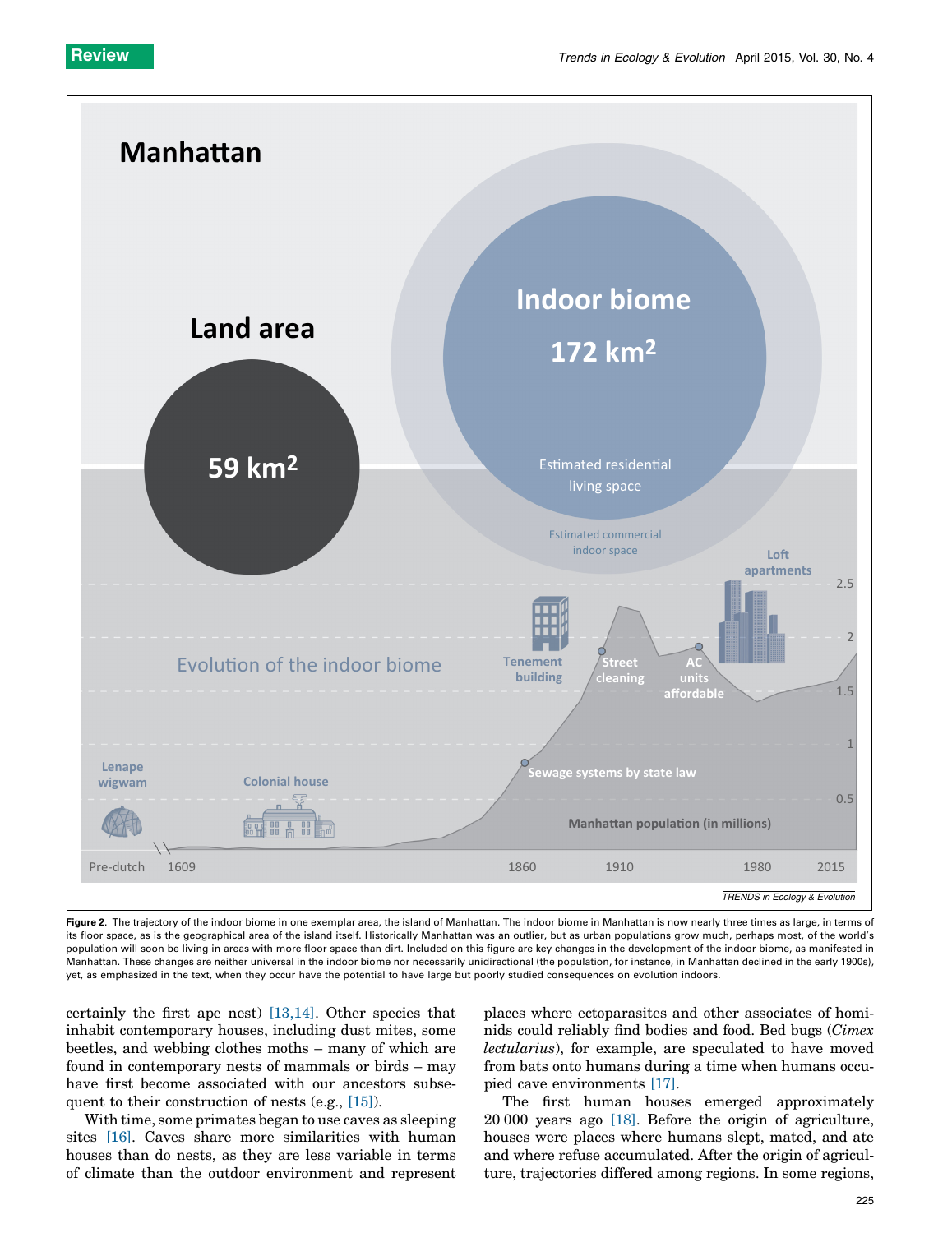people shifted from sedentary to nomadic lifestyles or from high- to low-density settlements [\[19\]](#page-8-0). Eventually, however, in virtually all inhabited regions, urbanism arose, and with it higher-density living.

Initially, humans designed houses to take into account the climatic conditions of specific places [\[20\]](#page-8-0). Increasingly, however, technological and political developments have changed the relationship between house design and the outdoor environment in affluent countries, cities, and neighborhoods. As a result, apartments in Finland and Singapore may now be very similar, independent of their very different settings. These developments include: the adoption of indoor plumbing in the late 1800s; electrification and air conditioning of residences in the 1920s; electrification of farms in the USA in the 1930s; and new standards for ventilation and insulation following energy crises in the 1970s ([Figure](#page-4-0) 3).

Nevertheless, modern analogs of many historic indoor biomes still exist (and in some regions predominate). As a result, the global diversity of conditions within the indoor biome is likely to be as great as it has ever been. For the purposes of this review we attempt to consider the evolution of the indoor biome in light of the great modern and historical variation in homes, but note that most studies of indoor evolution are done in relatively new, relatively large houses in North America and Europe.

# Species of the indoor biome

Thousands of species – perhaps hundreds of thousands – live in the indoor biome, many of them preferentially or even obligately. A study of just nine habitats (e.g., kitchen, bedroom) in each of 40 houses in North Carolina, USA, documented more than 8000 bacterial and archaeal taxa through molecular detection [\[21\]](#page-8-0), while a study of 50 houses in North Carolina, USA noted more than 750 arthropod species, with often more than 100 species of arthropod per house (M. Trautwein, unpublished). Similarly, a molecular-based survey of 11 houses in California, USA, found hundreds of fungal taxa [\[22\],](#page-8-0) and dozens of fungal species have been cultured from showers and drains alone [\[23\]](#page-8-0). Strong biogeographical patterns have been identified for bacteria in residential kitchens [\[24\]](#page-8-0) and inhabitants in a new home can drastically influence the home microbiome within a matter of days [\[25\].](#page-8-0) Molecular surveys have also identified a suite of microscopic species in treated drinking water [\[26\]](#page-8-0).

What we know today about the natural history of the indoor biome derives from the relatively small proportion of indoor species that have been studied in any detail ([Box](#page-5-0) 2), a group biased toward species that humans attempt to exclude from the indoor biome. It is from these species that we begin to derive a more general story of the evolution of the indoor biome.

# Selection pressures in the indoor biome

Perhaps the only intentional actions humans take to alter evolution in the indoor biome are attempts to extinguish disliked species, whether through cleaning practices, the use of biocides, or attempts to prevent species from colonizing in the first place. The organisms subject to biocide differ across regions and cultures as a function of which

226

animals are feared or disliked. What does not seem to vary is a dislike or fear of at least a few organisms that live in the home [\[27\].](#page-8-0) In many instances, the use of biocides has led to the local extinction of susceptible genotypes and the increase of less susceptible ones. Many insect species have evolved resistance to insecticides [\[28\]](#page-8-0), for example, and multiple rodent species have evolved resistance to rodenticides [\[29\].](#page-8-0) Such species have evolved both the ability to tolerate biocides and the behavior of avoiding biocide ingestion. German cockroaches (Blattella germanica) have evolved an adaptive behavioral aversion to glucose in poison baits [\[30\].](#page-8-0) Many bacteria have evolved resistance in response to the use of antibiotics in living facilities and hospitals (e.g., [\[31\]\)](#page-8-0) and in the production of domestic food animals (e.g., [\[32\]\)](#page-8-0). The antimicrobial triclosan has been suggested to disfavor some microbial lineages in sink drains while, like most biocides, favoring others [\[33\].](#page-8-0)

Other selective pressures in houses remain unstudied. These selective pressures result from choices humans make as a result of their preference for living conditions, design, or indoor climate. Globally, the distribution of indoor climatic conditions and resources varies widely because of both variation in outdoor climate and differences in the extent to which different types of home buffer that climate. Many of the Western houses that have been the focus of studies on indoor taxa are relatively decoupled in terms of their climate from outdoor conditions (e.g., [Figure](#page-4-0) 3A), such that many species of the indoor biome are likely to have experienced recent selection favoring lineages able to tolerate dry, warm habitats ([Figure](#page-4-0) 3A,B) relative to those that prefer moist, cool habitats [\[34\]](#page-8-0). While seasonal patterns in temperature and humidity are buffered by houses, the extremes at smaller scales (centimeters and minutes rather than kilometers and days) can be as great as those outdoors. Even within a single house, temperature, humidity, salinity, pH, and other environmental variables can span nearly the full range observed globally outside. Bathroom showerheads, for instance, can go from completely dry to saturated within hours (which favors microorganisms able to take advantage of moisture-pulse events, including pathogens) [\[23\].](#page-8-0)

In the following sections, we outline three questions for future research. (i) How did species come to populate the indoor biome? (ii) Which traits does the indoor biome select for? (iii) How will changes in human culture affect indoor evolution?

# On the origin of indoor species

Little research explores how species come to populate the indoor biome. We hypothesize that, in many cases, preadaptations allow species to colonize built structures and then, having colonized, these species respond to local selection pressures. The grain weevil (Sitophilus granarius) appears to have evolved to feed on grains stored by ants and rodents and thus was preadapted to make the transition to grains stored by humans [\[35\].](#page-8-0) However, since colonizing human-stored grains, S. granarius is likely to have experienced strong selection for traits that facilitate survival in the very different conditions of granaries. Similarly, rodents of the genus Rattus appear to have been predisposed to success as human commensals, with 14 of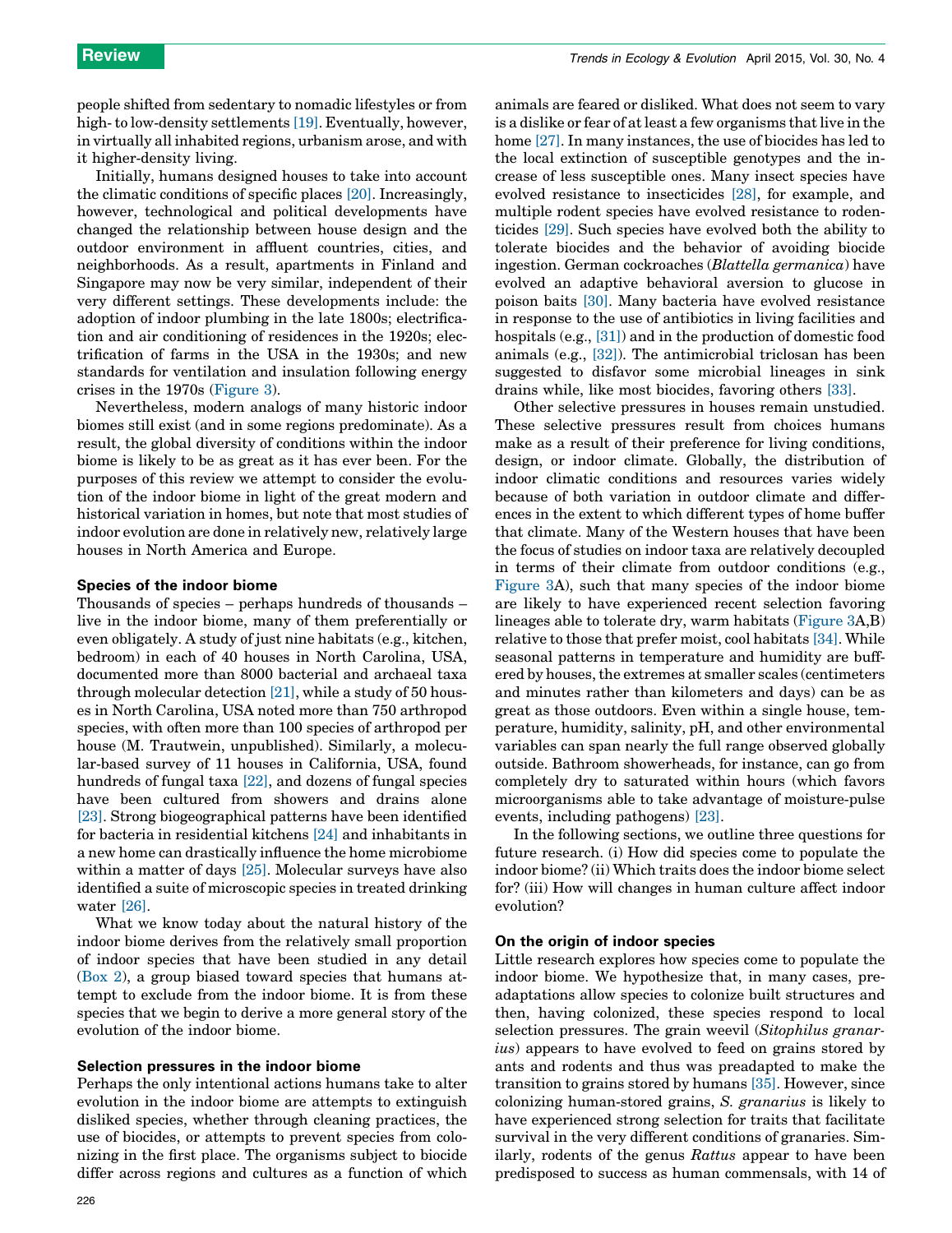<span id="page-4-0"></span>

Figure 3. Ambient conditions in the indoor biome can differ substantially from outdoor conditions. (A) Paired outdoor (light gray) and indoor (black) values of mean relative humidity and mean temperature recorded in 47 US states and the District of Columbia across a 4-month period. During this part of the year, most houses tend to be warmer and less humid than adjacent outdoor environments, but some states, particularly in the southwest USA, do not follow this trend. (B) Localities within the USA differ in their relative differences between indoor and outdoor ambient conditions. Orange bars show the difference between mean indoor and outdoor temperatures. Gray bars show the same difference for relative humidity. (C) Three examples from across the USA demonstrate the difference in temporal variability depending on locality. Hourly point temperature ( $^{\circ}$ C) and percentage relative humidity measurements outdoors (gray) and indoors (black) across three states. Data recorded by iButton<sup>®</sup> data loggers (Hydrochron iButton model DS1923; Maxim/Dallas Semiconductor, Dallas, TX) between February 24, 2013 and June 24, 2013.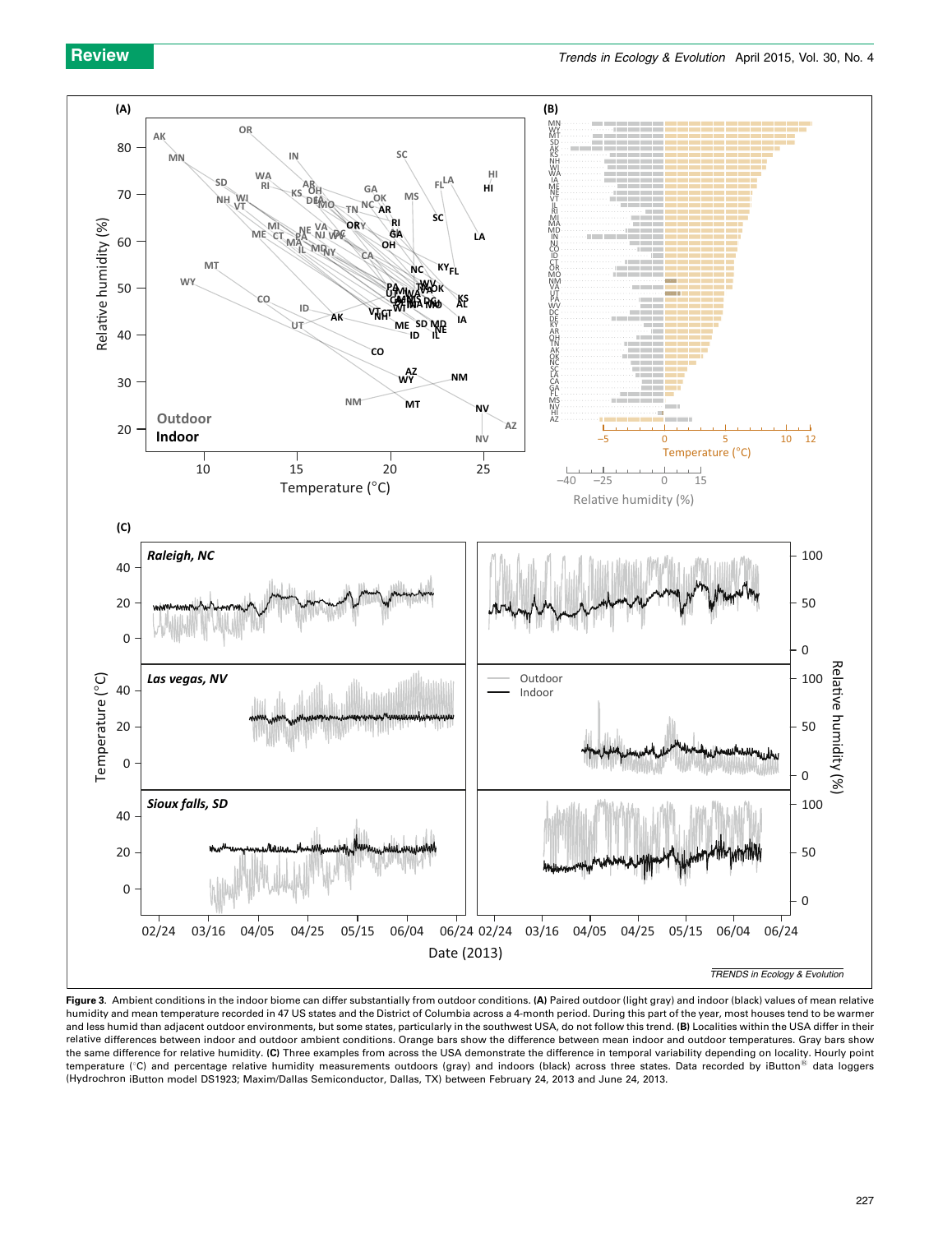## <span id="page-5-0"></span>Box 2. Categorizing species of the indoor biome

The species of the indoor biome can be separated into 'intended introductions' and 'unintended introductions'.

Intended introductions are species that humans intentionally bring into indoor environments, often supporting their metabolism and sometimes reproduction. These species include pets, houseplants, and species used for food fermentation. Such species possess traits that increase their probability of being indoors; these traits and species evolve as humans select some lineages over others, either intentionally or otherwise. While some intended introductions may be true mutualists of humans, the fitness advantage of living with humans for some other organisms, such as domestic cats or flowering plants, is less clear (but see [\[76\]](#page-9-0)).

Unintended introductions constitute the other species found in the indoor biome – species that have long been associated with humans but have been ignored by humans or deterred from occupying human dwellings. These species include human commensals, pathogens, and parasites as well as mammals, arthropods, fungi, and other species that use indoor environments opportunistically. Many of these species, such as rats (Rattus spp.) and the house mouse (Mus musculus), have ancient relationships with humans and have spread with humans and particular human cultures.

The above framework excludes species that passively drift into houses from surrounding environments but are not metabolically or reproductively active inside houses. For these species, houses are essentially restaurants, hotels, or cemeteries (ecological sinks or traps). 'Peridomestic' species, for example, feed indoors and reproduce outdoors [\[77\].](#page-9-0)

61 species found inside the indoor biome in at least some region [\[36\].](#page-8-0) We speculate that fungal and bacterial species in the home may also include taxa that were preadapted for colonization, but in most cases too little is known about indoor microbes to identify their colonization history. For example, Abe and Hamada found that Scolecobasidium fungus isolated from bathrooms and washing machines formed a distinct clade most closely related to Scolecoba-sidium humicola isolated from plant litter [\[37\].](#page-8-0) It is possible that fungal isolates from bathrooms represent a recently evolved lineage adapted to indoor, soapy environments  $([38]$  suggested as much). However, it is also possible that the lineage from which these indoor populations derive has simply not yet been sampled. As another example, the bacterium *Thermus aquaticus*, which is often found in water heaters, was originally hypothesized to have evolved from ancestors from hot springs [\[39\]](#page-8-0) but no one has yet studied how this colonization event might have occurred.

Phylogeographical and phylogenomic advances promise to elucidate the stories of both indoor species and the humans with whom they have traveled. Studies of the black rat (Rattus rattus) reveal a complex history in which rats colonized human built environments multiple times independently in different regions [\[40\]](#page-8-0). The subsequent history of evolution in these lineages illuminates patterns of human migration and trade. The phylogeography of insular populations of black rats reveals that many distinct lineages have evolved since the human colonization of Indian Ocean islands and these lineages reflect the individual colonization histories of different islands [\[41,42\]](#page-8-0). The spread of the Norway rat (Rattus norvegicus) was later than that of the black rat (although also out of Asia) and as it spread the Norway rat displaced the black rat in many regions [\[43\],](#page-8-0) setting the stage for the possibility of evolution in both species in response not only to climatic gradients and isolation but also to each other's presence. Given that R. rattus has colonized most of the world and, in doing so, now experiences great variation in human living conditions, the species represents a potential model organism for the indoor biome.

Most indoor taxa, despite being encountered every day, have evolutionary histories that are poorly resolved. The case of roaches is emblematic of the huge gaps that exist even for species that are considered well studied. For decades, it has been known that the center of species diversity of the cockroach genus Blattella is Southeast Asia, but only one of the 51 species, the German cockroach (B. germanica), has become so specialized in the built environment that it is not known to occur anywhere else [\[44\]](#page-8-0). Although several studies have considered local population dynamics in B. germanica, none has considered its evolution relative to its likely sister taxa or wild populations in the region in which it is putatively native. The situation is similar for most indoor species, be they animals, plants, fungi, bacteria, or others.

Our knowledge of the indoor biome would benefit from phylogeographical and phylogenomic comparisons that include both indoor taxa and outdoor congeners (e.g., [\[46\]](#page-8-0)). The common bed bug (C. lectularius), for example, occurs only in the built environment and has congeners in nature – bat bugs – that could inform us about evolution in the indoor biome [\[45\]](#page-8-0). The challenge in many cases will be identifying potential sister lineages to include in analyses. Exophiala, for example, is a black yeast commonly found in sinks and dishwashers in houses and on steam-bath walls. Its known counterparts in outdoor areas are found on the skins of tropical fruits and, because of its occurrence patterns, thermotolerance, acid tolerance, osmotolerance, and melanization, its natural life cycle is thought to be tied to that of frugivorous animals in the tropical rain forest [\[47\]](#page-8-0). However, closer relatives might live in other habitats but have not yet been studied.

## Which traits does the indoor biome select for?

Many household organisms share phenotypes and behaviors with cave-dwelling organisms. Many indoor arthropods have flattened bodies (e.g., bed bugs, cockroaches, silverfish), presumably because this body type better fits in crevices within houses. Some arthropods in houses, like those that live in caves, have less acute vision but longer antennae, which are often used to orient to edges (e.g., cockroaches, silverfish, crickets). Cave-dwelling microbes are relatively unstudied but, based on the similarity of food sources, substrates, and climates in caves and homes, some species of house-dwelling microbes may have evolved in caves.

In caves, animals tend either to lose their ability to disperse (because dispersal is costly and the odds of finding a new cave are low) or to evolve the ability to disperse passively with animals able to travel to new caves, such as bats. We predict a similar pattern in the indoor biome, particularly in regions in which indoor and outdoor conditions are very different. Urban populations of the weed Crepis sancta that inhabit tree pits surrounded by concrete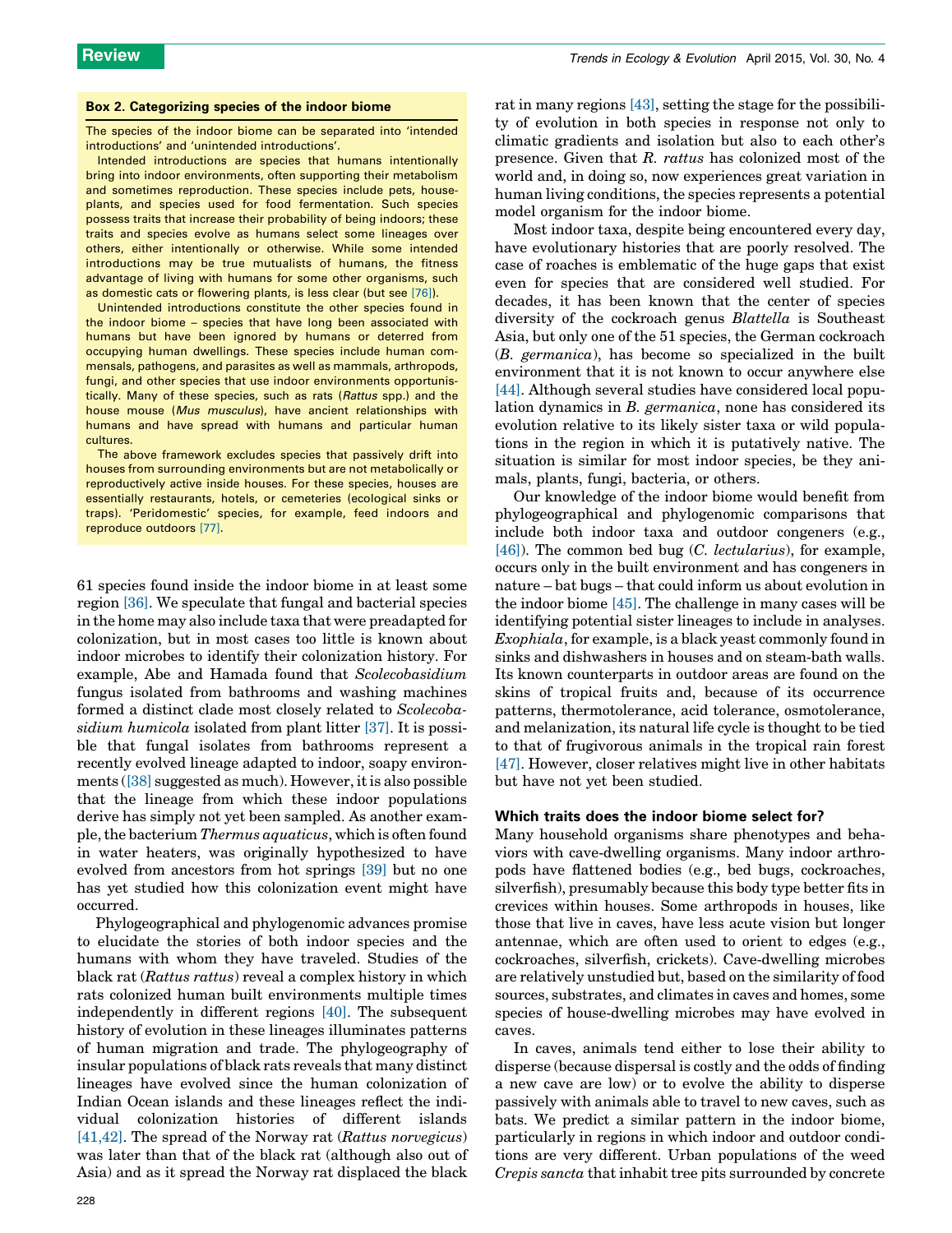have adapted to produce non-dispersing seed types at a higher frequency than rural populations [\[48\]](#page-8-0) because it is better to stay in a crowded pit than to die on the cement. Wingless and blind invertebrates are common in barns, where stored products are predictably transported, and are patchily distributed at geographical scales that are large relative to the ability of most invertebrates to actively disperse [\[49\].](#page-8-0) Similarly, many indoor species appear to have reduced dispersal ability. Camel crickets, some roach species, bed bugs, silverfish, and booklice lack flight, although flightlessness is relatively rare among insects [\[50,51\]](#page-8-0). Even winged animals found indoors, such as web-bing clothes moths, are often poor flyers [\[15\].](#page-8-0)

Many bacteria in homes and human-dominated environments appear to be sufficiently ubiquitous in the air that they are neither dispersal limited [\[52\]](#page-8-0) nor able to prevent dispersal into bad habitats. For these taxa, selection may favor tolerance of indoor conditions (and their fluctuation) rather than particular dispersal traits. Other taxa of bacteria and other microbes are able to reliably enter houses on humans and their pets [\[21,25\]](#page-8-0) or arthropods [\[53\]](#page-8-0) and some food-borne taxa arrive in houses within food.

In all organisms in homes, except those able to easily move in and out, the fluctuating conditions experienced at small scales in homes, such as on showerheads, should favor tolerance of fluctuating stresses [\[23\].](#page-8-0) For arthropods, this often involves reduction in metabolic activity. Indoor ectoparasites (e.g., fleas, bed bugs) have evolved metabolic strategies to withstand long periods without their human or pet host (e.g., lower metabolic rate, delayed molting, ability to engorge to several times their body mass) [\[54\]](#page-8-0). Indoor silverfish (Lepisma saccharina) and firebrats (Thermobia domestica) can survive long periods of starvation and firebrats can actively absorb water from the atmosphere [\[55\]](#page-8-0). Meanwhile, one of the most common fungi in houses, Aspergillus fumigatus, can grow across a broader range of temperature conditions than other related taxa – an ability that may facilitate its survival in varied indoor habitats [\[56\].](#page-8-0) Additionally, the bacterium Deinococcus radiodurans, known for its extreme desiccation and UV tolerance, appears to accumulate in building dust over time indoors [\[57\].](#page-8-0) The adaptations that allow microbes to survive in episodically stressful conditions, such as those present in dishwashers, showers, and sinks, may also favor pathogenic species and perhaps even the evolution of pathogenecity  $[58]$  – a worrisome hypothesis, given that we have recreated these conditions in houses across the world.

Interestingly, the dependence of many indoor species on passive or facilitated dispersal means that the composition of species in a particular built structure is likely to be stochastic (with the stochasticity being greater where the amount of movement into the home is lower and for taxa with poorer dispersal abilities). Both roaches and bed bugs in apartments seem often to derive from single introduction events [\[59\].](#page-9-0) Until relatively recently, Norway rats were unable to colonize Phoenix, AZ due to the relatively inhospitable climate around the city [\[36\]](#page-8-0). As a consequence of the stochasticity of colonization, parthenogenetic reproduction may be favored indoors. At least some species that thrive indoors are facultatively parthenogenetic [e.g., the American cockroach (Periplaneta americana), the Surinam cockroach (Pycnoscelus surinamensis)] [\[60\]](#page-9-0). Whether the incidence of parthenogenesis in indoor species is unusually high has not been formally tested. A priori, animal species that reproduce indoors may also have evolved the ability to tolerate extensive inbreeding. Whether particular reproductive strategies might also be favored in microbes in indoor environments does not appear to have been considered.

# How will changes in human culture affect indoor evolution?

Subtle features of human culture have the potential to have large impacts on evolution indoors. The spread of parasites and other infectious agents often depends on intimacy among humans and between humans and other animals. For example, genital lice (Pthirus pubis) moved from the ancestor of gorillas to humans in a moment of some form of intimacy [\[61\]](#page-9-0). Close interaction has allowed new microbes to enter human habitats through meat, milk, dung, and common vectors (like flies, fleas, and ticks). Classic epidemic viral diseases of humans have their origins in the animals that were domesticated early [\[62,63\]](#page-9-0). In some cases, intimate interactions with nonhuman animals lead to the colonization of humans and homes with species that spread globally; in others, they seem likely to lead to more local populations.

A related aspect of human culture that may affect the evolutionary trajectories of indoor species is a preoccupation with purity and pollution [\[64\]](#page-9-0). Many of the visible organisms found in houses have a 'disgust-evoking status'. However, the organisms that elicit these responses vary from place to place (although see [\[27\]](#page-8-0)), as do the social stigmas related to these organisms. Cultural conceptions of what is clean or dirty ultimately drive how we behave toward indoor species, especially those that we label 'pest species', and consequently how we shape the indoor biome [\[65\]](#page-9-0). One could argue, for example, that the widespread presence of antibiotic resistance in the USA is due to an industry-driven response to a cultural construct: the idea of 'germs' [\[66\].](#page-9-0) The study of the influence of culture on indoor evolution offers rich potential for new discoveries and important case examples of rapid evolution.

Ecological theory suggests that the spatial arrangement and density of indoor spaces within a region may also have an impact on the evolution of indoor species, particularly for those whose fitness is higher indoors than outdoors [\[67\]](#page-9-0). Species–area relationships, island biogeographical models, and even metabolic theory predict that, as the habitat and resources available in a particular biome increase, so too should its total (gamma) diversity. To the extent that houses vary within and among cities, we might predict that beta diversity is also likely to remain high. We hypothesize that urbanization will increase the number of species that evolve to persist indoors, with the differences among homes, settlements, and regions being a more complex function of the relative differences among them in culture and connectedness.

A trend toward sustainable building practices may also influence indoor evolution. Strategies to improve energy efficiency and control of the indoor biome include tighter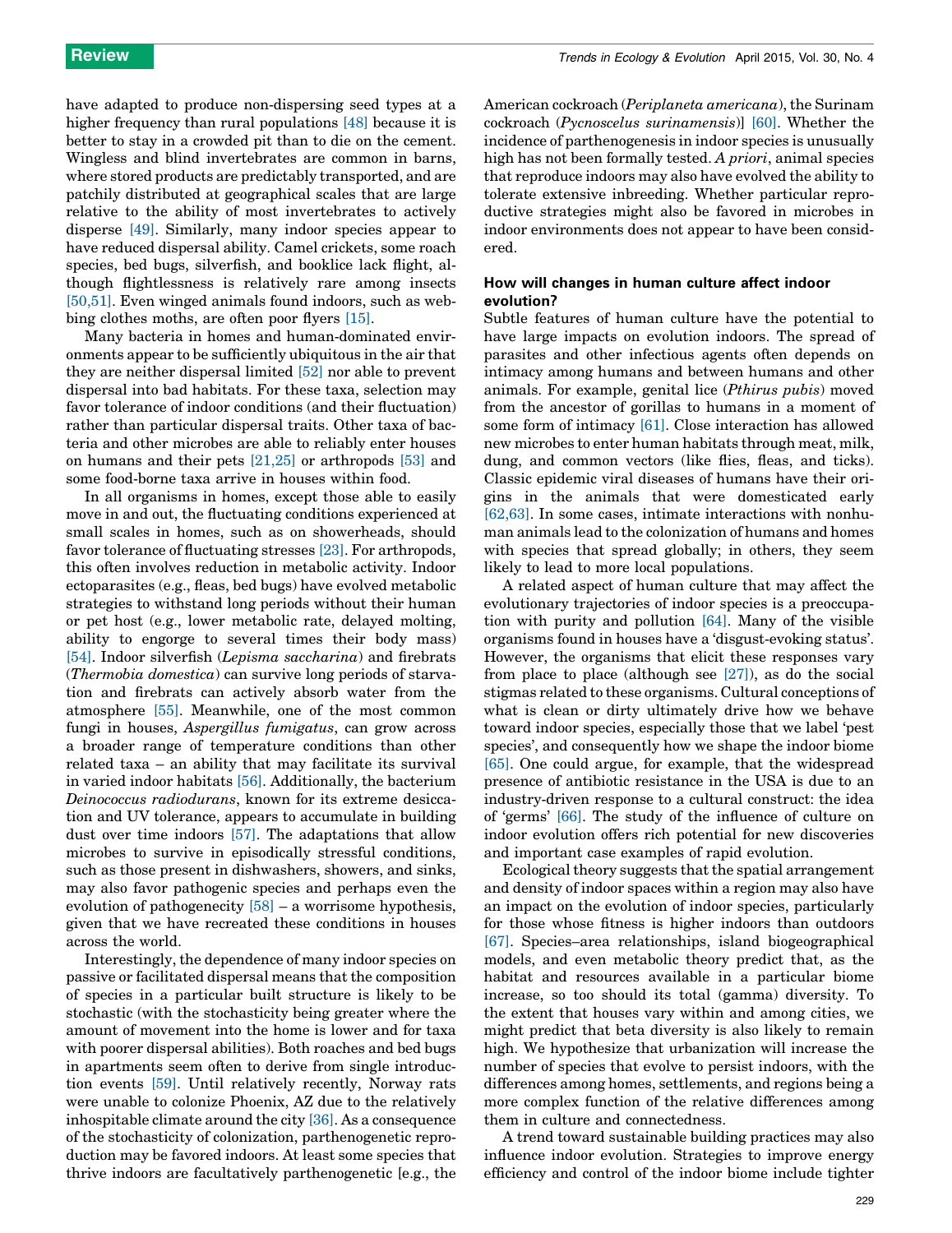## <span id="page-7-0"></span>Box 3. Outstanding questions

- $\bullet~$  Are houses similar enough to consider them a single biome or are they more akin to remote islands (multiple biomes)? Would one expect convergent or divergent evolution to appear across habitats in the indoor biome?
- $\bullet$  How will climate change affect both building design and the outdoor environment and, subsequently, determine which species thrive indoors?
- Was there an adaptive evolutionary syndrome of phenotypic or genomic changes that accompanied the evolution of house living in many species in many regions?
- Has evolution of indoor microbes (or colonization by preadapted microbes) influenced our own microbiome health? Can we design buildings to function as healthier human/microbe habitats?
- Are ecological interactions specific or unique in any way indoors or are they analogous to outdoor interactions?
- How many and which species are found exclusively in the biome? - Have any species moved from the indoor biome to other, outdoor
- biomes? Is there speciation indoors? - What is the role of horizontal gene transfer in the indoor biome? How frequent is it and are there indoor hotspots where microbes are more likely to exchange information?
- Are populations of some indoor species genetically distinct within or among different types of structure (e.g., public kitchens versus private kitchens, bedrooms versus movie theaters)? In other words, what is the population structure of the inhabitants of the indoor biome? Does scale matter? Would we be more likely to find structured populations of, say, bacteria than mice?
- What are the primary producers in the indoor biome?
- What can the indoor biome tell us about the origins and formation of other biomes that have existed on Earth?

sealing of building envelopes [\[68\],](#page-9-0) which has the potential to influence all selection pressures indoors, favoring the subset of lineages that are best able to enter sealed environments and deal with self-contained climate systems [\[69\]](#page-9-0) and the novel chemistry of new building materials. Although the impacts of sustainable building and new building materials remains to be fully explored, they seem likely to have lasting influences on evolution in the indoor environment – effects we are likely to experience long before they are well studied.

## Concluding remarks and future directions

Although many biologists have studied the evolutionary processes at work in indoor environments, such studies focus disproportionately on pest organisms. As a result, mosttaxa ofthe indoor biome remain to be considered in an evolutionary ecological framework. As a research field, the evolutionary biology of the indoor biome is interdisciplinary, situated at the intersections of evolutionary biology, ecology, anthropology, archaeology, engineering, architecture and design, human ecology, urban planning, environmental history, and political ecology. There are many avenues open for future research on the ecology and evolution of the indoor biome (Box 3).

Arguably, the indoor biome is one of the realms in which the field of evolution offers the most to humanity. The study of the indoor biome intersects with the field of public health and medicine. Houses with increased levels of fungal, cockroach, and mouse allergens are associated with higher rates of asthma in children, for example, and the absence of beneficial species indoors has been linked to autoimmune and allergic disorders [\[70\]](#page-9-0). Evolutionary biol-

| Table 1. Categories of species of the indoor biome and        |
|---------------------------------------------------------------|
| references that describe their evolution or ecology in indoor |
| environments                                                  |

| <b>Category</b>         | <b>Examples</b>                  | <b>Refs</b>     |
|-------------------------|----------------------------------|-----------------|
| Intended introduction   | Pets                             | [78, 79]        |
|                         | Microbes for fermentation        | [80, 81]        |
|                         | Houseplants                      |                 |
|                         | <b>Humans</b>                    | [18, 82]        |
| Unintended introduction | Human pathogens<br>and parasites | [83, 84]        |
|                         | Arthropods                       | [30, 59, 85]    |
|                         | Human-associated microbes        | [57, 86, 87]    |
|                         | Other microbes                   | $[22, 88 - 90]$ |
|                         | Rodents                          | [40, 67, 91]    |
|                         | <b>Birds</b>                     |                 |
|                         | <b>Bats</b>                      | [92]            |
|                         | Other mammals                    |                 |
|                         | Reptiles                         |                 |

ogists have the opportunity to engage with these basic and applied research topics through the study of indoor biomes.

Perhaps more than any other evolutionary examples, the stories of the species that evolve indoors are accessible to students and other members of the public [\[71\]](#page-9-0). Already conservation biologists are engaged in a parallel movement to bring conservation stories to inhabited places [\[9,72\].](#page-8-0) Study of the indoor biome could bring evolution to our doorsteps. One framework in which this could occur is through citizen science. Citizen science offers an approach to the study of indoor species that simultaneously engages the public, allows scientists to sample many houses, and generates stories about ecology and evolution of which the public is intricately a part [\[73\].](#page-9-0) Recent studies engaging citizens in the study of their own homes have revealed the spread of two species of giant invasive camel cricket among North American basements and crawlspaces [\[50\],](#page-8-0) patterns of bacterial composition within and among houses [\[21\],](#page-8-0) and the distribution and composition of ants in backyards  $[74]$ . Given that our understanding of the indoor biome remains heavily weighted toward North America and parts of Europe, it will be important to our understanding of indoor evolution to distribute projects more evenly across geographical regions [\[75\].](#page-9-0)

## Acknowledgments

This review emerged from a catalysis meeting at the National Evolutionary Synthesis Center [National Science Foundation (NSF) EF-0905606] supported by the Sloan Foundation (2012-5-47 IE). R.R.D. was supported by NSF grant 551819-0654 and by the Southeast Climate Science Center while writing this review and L.J.M. by an NSF Graduate Research Fellowship Program. The authors thank S. Crane, L. Fellman, C.E. Kraft, H. Menninger, M. Siva-Jothy, J. Siegel, W. Wilson, and two anonymous reviewers for their helpful feedback.

#### **References**

- 1 Martin, L.J. et al. (2012) Mapping where [ecologists](http://refhub.elsevier.com/S0169-5347(15)00038-5/sbref0005) work: biases in the global distribution of terrestrial ecological [observations.](http://refhub.elsevier.com/S0169-5347(15)00038-5/sbref0005) Front. Ecol. [Environ.](http://refhub.elsevier.com/S0169-5347(15)00038-5/sbref0005) 10, 195–201
- 2 Ellis, E.C. and [Ramankutty,](http://refhub.elsevier.com/S0169-5347(15)00038-5/sbref0010) N. (2008) Putting people in the map: [anthropogenic](http://refhub.elsevier.com/S0169-5347(15)00038-5/sbref0010) biomes of the world. Front. Ecol. Environ. 6, 439–447
- 3 Kitzes, J. et al. (2007) Current methods for [calculating](http://refhub.elsevier.com/S0169-5347(15)00038-5/sbref0015) national [ecological](http://refhub.elsevier.com/S0169-5347(15)00038-5/sbref0015) footprint accounts. Sci. Environ. Sustain. Soc. 4, 1–9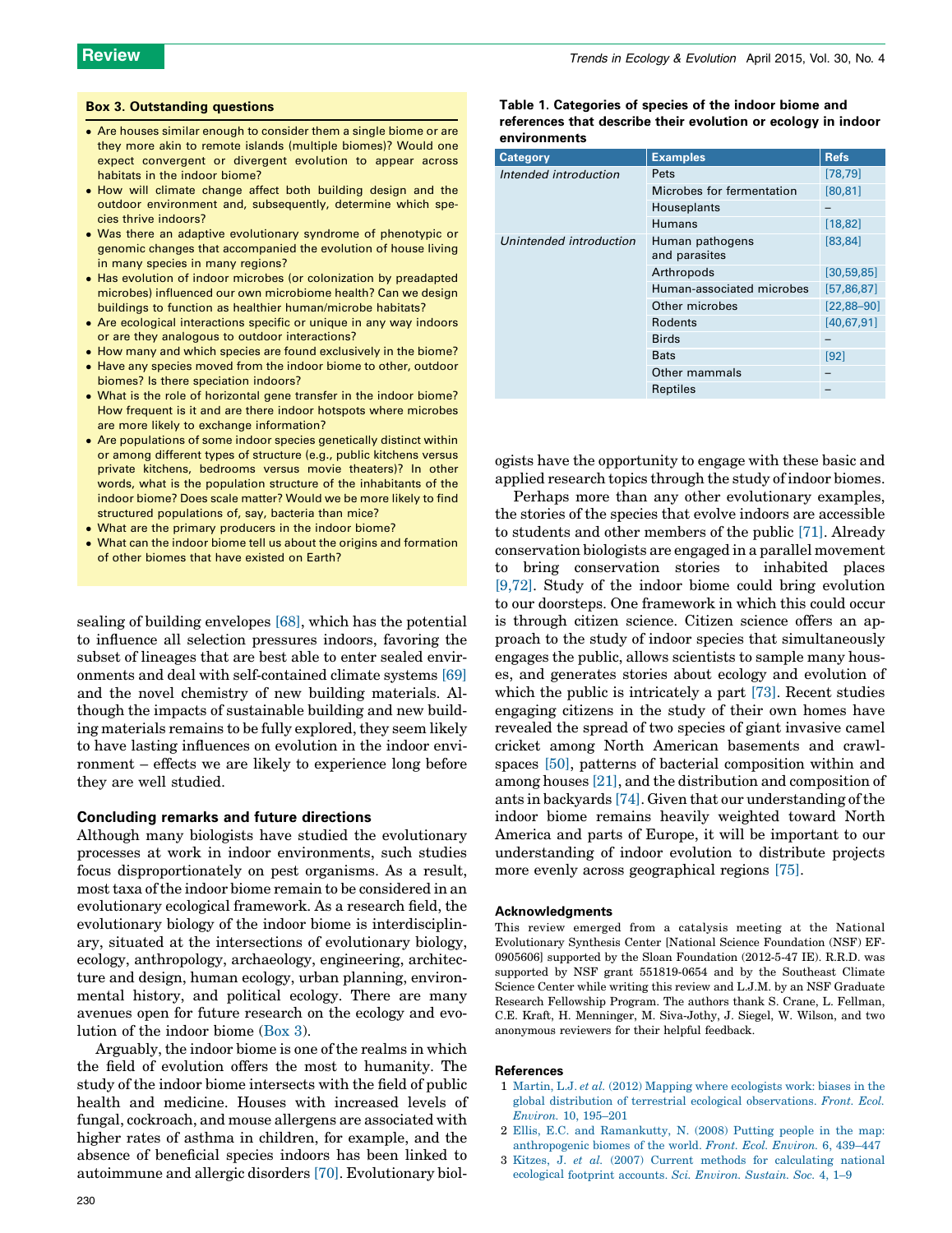- <span id="page-8-0"></span>4 Hooke, R.L. and Martín-Duque, J.F. (2012) Land [transformation](http://refhub.elsevier.com/S0169-5347(15)00038-5/sbref0020) by [humans:](http://refhub.elsevier.com/S0169-5347(15)00038-5/sbref0020) a review. GSA Today 22, 4–10
- 5 United Nations (2012) World [Urbanization](http://refhub.elsevier.com/S0169-5347(15)00038-5/sbref0025) Prospects: The 2011 [Revision](http://refhub.elsevier.com/S0169-5347(15)00038-5/sbref0025) (Vol. I), United Nations
- 6 Costello, E.K. et al. (2012) The [application](http://refhub.elsevier.com/S0169-5347(15)00038-5/sbref0030) of ecological theory toward an [understanding](http://refhub.elsevier.com/S0169-5347(15)00038-5/sbref0030) of the human microbiome. Science 336, 1255–1261
- 7 [Turnbaugh,](http://refhub.elsevier.com/S0169-5347(15)00038-5/sbref0035) P.J. et al. (2007) The human microbiome project: exploring the microbial part of [ourselves](http://refhub.elsevier.com/S0169-5347(15)00038-5/sbref0035) in a changing world. Nature 449, 804– [810](http://refhub.elsevier.com/S0169-5347(15)00038-5/sbref0035)
- 8 Savard, J.L. et al. (2000) [Biodiversity](http://refhub.elsevier.com/S0169-5347(15)00038-5/sbref0040) concepts and urban ecosystems. Land. Urban Plan. 48, [131–142](http://refhub.elsevier.com/S0169-5347(15)00038-5/sbref0040)
- 9 Martin, L.J. et al. (2014) Conservation [opportunities](http://refhub.elsevier.com/S0169-5347(15)00038-5/sbref0045) across the world's [anthromes.](http://refhub.elsevier.com/S0169-5347(15)00038-5/sbref0045) Divers. Distrib. 20, 745–755
- 10 Burnside, W.R. et al. (2012) Human [macroecology:](http://refhub.elsevier.com/S0169-5347(15)00038-5/sbref0050) linking pattern and process in [big-picture](http://refhub.elsevier.com/S0169-5347(15)00038-5/sbref0050) human ecology. Biol. Rev. 87, 194–208
- 11 [Prado-Martinez,](http://refhub.elsevier.com/S0169-5347(15)00038-5/sbref0055) J. et al. (2013) Great ape genetic diversity and [population](http://refhub.elsevier.com/S0169-5347(15)00038-5/sbref0055) history. Nature 499, 471–475
- 12 Samson, D.R. et al. (2013) Do [chimpanzees](http://refhub.elsevier.com/S0169-5347(15)00038-5/sbref0060) (Pan troglodytes [schweinfurthii](http://refhub.elsevier.com/S0169-5347(15)00038-5/sbref0060)) exhibit sleep related behaviors that minimize exposure to parasitic [arthropods?](http://refhub.elsevier.com/S0169-5347(15)00038-5/sbref0060) A preliminary report on the possible anti-vector function of [chimpanzee](http://refhub.elsevier.com/S0169-5347(15)00038-5/sbref0060) sleeping platforms. [Primates](http://refhub.elsevier.com/S0169-5347(15)00038-5/sbref0060) 54, 73–80
- 13 [Thoemmes,](http://refhub.elsevier.com/S0169-5347(15)00038-5/sbref0065) M.S. et al. (2014) Ubiquity and diversity of human[associated](http://refhub.elsevier.com/S0169-5347(15)00038-5/sbref0065) Demodex mites. PLoS ONE 9, e106265
- 14 Nutting, W. (1976) Hair follicle mites ([Demodex](http://refhub.elsevier.com/S0169-5347(15)00038-5/sbref0070) spp.) of medical and [veterinary](http://refhub.elsevier.com/S0169-5347(15)00038-5/sbref0070) concern. Cornell Vet. 66, 214–231
- 15 Plarre, R. and Krü[ger-Carstensen,](http://refhub.elsevier.com/S0169-5347(15)00038-5/sbref0075) B. (2012) An attempt to reconstruct the natural and cultural history of the [webbing](http://refhub.elsevier.com/S0169-5347(15)00038-5/sbref0075) clothes moth Tineola bisselliella Hummel [\(Lepidoptera:](http://refhub.elsevier.com/S0169-5347(15)00038-5/sbref0075) Tineidae). J. Entomol. Acarol. Res. 43, [83–93](http://refhub.elsevier.com/S0169-5347(15)00038-5/sbref0075)
- 16 Hamilton, W.J. (1982) Baboon sleeping site [preferences](http://refhub.elsevier.com/S0169-5347(15)00038-5/sbref0080) and [relationships](http://refhub.elsevier.com/S0169-5347(15)00038-5/sbref0080) to primate grouping patterns. Am. J. Primatol. 3, 41–53
- 17 Balvín, O. et al. (2012) [Mitochondrial](http://refhub.elsevier.com/S0169-5347(15)00038-5/sbref0085) DNA and morphology show independent [evolutionary](http://refhub.elsevier.com/S0169-5347(15)00038-5/sbref0085) histories of bedbug Cimex lectularius [\(Heteroptera:Cimicidae\)](http://refhub.elsevier.com/S0169-5347(15)00038-5/sbref0085) on bats andhumans.Parasitol. Res. 111, 457–469
- 18 Moore, J.D. (2012) The Prehistory of Home, [University](http://refhub.elsevier.com/S0169-5347(15)00038-5/sbref0090) of California [Press](http://refhub.elsevier.com/S0169-5347(15)00038-5/sbref0090)
- 19 Yoffee, N. (2005) Myths of the Archaic State: [Evolution](http://refhub.elsevier.com/S0169-5347(15)00038-5/sbref0095) of the Earliest Cities, States, and [Civilizations](http://refhub.elsevier.com/S0169-5347(15)00038-5/sbref0095), Cambridge University Press
- 20 Hay, F.S. (1924) The house and [geography.](http://refhub.elsevier.com/S0169-5347(15)00038-5/sbref0100) J. Geogr. 23, 225–233
- 21 Dunn, R.R. et al. (2013) Home life: factors [structuring](http://refhub.elsevier.com/S0169-5347(15)00038-5/sbref0105) the bacterial [diversity](http://refhub.elsevier.com/S0169-5347(15)00038-5/sbref0105) found within and between homes. PLoS ONE 8, e64133
- 22 Adams, R.I. et al.  $(2013)$  [Dispersal](http://refhub.elsevier.com/S0169-5347(15)00038-5/sbref0110) in microbes: fungi in indoor air are [dominated](http://refhub.elsevier.com/S0169-5347(15)00038-5/sbref0110) by outdoor air and show dispersal limitation at short distances. ISME J. 7, [1262–1273](http://refhub.elsevier.com/S0169-5347(15)00038-5/sbref0110)
- 23 Feazel, L.M. et al. (2009) [Opportunistic](http://refhub.elsevier.com/S0169-5347(15)00038-5/sbref0115) pathogens enriched in showerhead biofilms. Proc. Natl. Acad. Sci. U.S.A. 106, [16393–16399](http://refhub.elsevier.com/S0169-5347(15)00038-5/sbref0115)
- 24 Flores, G.E. et al. (2011) Microbial [biogeography](http://refhub.elsevier.com/S0169-5347(15)00038-5/sbref0120) of public restroom [surfaces.](http://refhub.elsevier.com/S0169-5347(15)00038-5/sbref0120) PLoS ONE 6, e28132
- 25 Lax, S. et al. (2014) [Longitudinal](http://refhub.elsevier.com/S0169-5347(15)00038-5/sbref0125) analysis of microbial interaction between humans and the indoor [environment.](http://refhub.elsevier.com/S0169-5347(15)00038-5/sbref0125) Science 345, 1048–1052
- 26 Hwang, C. et al. (2012) Microbial [community](http://refhub.elsevier.com/S0169-5347(15)00038-5/sbref0130) dynamics of an urban drinking water [distribution](http://refhub.elsevier.com/S0169-5347(15)00038-5/sbref0130) system subjected to phases of [chloramination](http://refhub.elsevier.com/S0169-5347(15)00038-5/sbref0130) and chlorination treatments. Appl. Environ. Microbiol. 78, [7856–7865](http://refhub.elsevier.com/S0169-5347(15)00038-5/sbref0130)
- 27 Davey, G.C. (1994) [Self-reported](http://refhub.elsevier.com/S0169-5347(15)00038-5/sbref0135) fears to common indigenous animals in an adult UK population: the role of disgust sensitivity. Br. J. Psychol. 85, [541–554](http://refhub.elsevier.com/S0169-5347(15)00038-5/sbref0135)
- 28 Cochran, D. (1995) . In Insecticide resistance. [Understanding](http://refhub.elsevier.com/S0169-5347(15)00038-5/sbref0140) and [Controlling](http://refhub.elsevier.com/S0169-5347(15)00038-5/sbref0140) the German Cockroach (Rust, M.K. et al., eds), Oxford [University](http://refhub.elsevier.com/S0169-5347(15)00038-5/sbref0140) Press
- 29 Rost, S. et al. (2009) Novel [mutations](http://refhub.elsevier.com/S0169-5347(15)00038-5/sbref0145) in the VKORC1 gene of wild rats and mice – a response to 50 years of selection pressure by [warfarin?](http://refhub.elsevier.com/S0169-5347(15)00038-5/sbref0145) BMC [Genet.](http://refhub.elsevier.com/S0169-5347(15)00038-5/sbref0145) 10, 4
- 30 [Wada-Katsumata,](http://refhub.elsevier.com/S0169-5347(15)00038-5/sbref0150) A. et al. (2013) Changes in taste neurons support the emergence of an adaptive behavior in [cockroaches.](http://refhub.elsevier.com/S0169-5347(15)00038-5/sbref0150) Science 340, 972– [975](http://refhub.elsevier.com/S0169-5347(15)00038-5/sbref0150)
- 31 Murphy, C.R. et al. (2013) Predicting high prevalence of [community](http://refhub.elsevier.com/S0169-5347(15)00038-5/sbref0155) [methicillin-resistant](http://refhub.elsevier.com/S0169-5347(15)00038-5/sbref0155) Staphylococcus aureus strains in nursing homes. Infect. Control Hosp. [Epidemiol.](http://refhub.elsevier.com/S0169-5347(15)00038-5/sbref0155) 34, 325–326
- 32 van Cleef, B.A. et al. (2014) [Dynamics](http://refhub.elsevier.com/S0169-5347(15)00038-5/sbref0160) of MRSA and MSSA carriage in pig farmers: a [prospective](http://refhub.elsevier.com/S0169-5347(15)00038-5/sbref0160) cohort study. Clin. Microbiol. Infect. 20, [O764–O771](http://refhub.elsevier.com/S0169-5347(15)00038-5/sbref0160)
- 33 Kim, Y-M. et al.  $(2011)$  Triclosan susceptibility and [co-metabolism](http://refhub.elsevier.com/S0169-5347(15)00038-5/sbref0165) a comparison for three aerobic [pollutant-degrading](http://refhub.elsevier.com/S0169-5347(15)00038-5/sbref0165) bacteria. Bioresour. Technol. 102, [2206–2212](http://refhub.elsevier.com/S0169-5347(15)00038-5/sbref0165)
- 34 [Brimblecombe,](http://refhub.elsevier.com/S0169-5347(15)00038-5/sbref0170) P. and Lankester, P. (2012) Long-term changes in climate and insect damage in historic houses. Stud. [Conserv.](http://refhub.elsevier.com/S0169-5347(15)00038-5/sbref0170) 58, 13–22
- 35 King, G.A. et al. (2014) Six-legged [hitchhikers:](http://refhub.elsevier.com/S0169-5347(15)00038-5/sbref0175) an [archaeobiogeographical](http://refhub.elsevier.com/S0169-5347(15)00038-5/sbref0175) account of the early dispersal of grain beetles. J. North [Atlantic](http://refhub.elsevier.com/S0169-5347(15)00038-5/sbref0175) 23, 1–18
- 36 [Singleton,](http://refhub.elsevier.com/S0169-5347(15)00038-5/sbref0180) G.R. et al. (2003) Rats, Mice and People: Rodent Biology and Management, Australian Centre for [International](http://refhub.elsevier.com/S0169-5347(15)00038-5/sbref0180) Agricultural [Research](http://refhub.elsevier.com/S0169-5347(15)00038-5/sbref0180)
- 37 Abe, N. and Hamada, N. (2011) Molecular [characterization](http://refhub.elsevier.com/S0169-5347(15)00038-5/sbref0185) and surfactant utilization of [Scolecobasidium](http://refhub.elsevier.com/S0169-5347(15)00038-5/sbref0185) isolates from detergentrich indoor [environments.](http://refhub.elsevier.com/S0169-5347(15)00038-5/sbref0185) Biocontrol Sci. 16, 139–147
- 38 Gostinčar, C. et al. (2011) Evolution of fungal pathogens in domestic [environments?](http://refhub.elsevier.com/S0169-5347(15)00038-5/sbref0190) Fungal Biol. 115, 1008–1018
- 39 Brock, T.D. and Boylen, K.L. (1973) Presence of [thermophilic](http://refhub.elsevier.com/S0169-5347(15)00038-5/sbref0195) bacteria in laundry and domestic hot-water heaters. Appl. [Microbiol.](http://refhub.elsevier.com/S0169-5347(15)00038-5/sbref0195) 25, 72–76
- 40 [Wilmshurst,](http://refhub.elsevier.com/S0169-5347(15)00038-5/sbref0200) J.M. et al. (2008) Dating the late prehistoric dispersal of [Polynesians](http://refhub.elsevier.com/S0169-5347(15)00038-5/sbref0200) to New Zealand using the commensal Pacific rat. Proc. Natl. Acad. Sci. U.S.A. 105, [7676–7680](http://refhub.elsevier.com/S0169-5347(15)00038-5/sbref0200)
- 41 Gibbs, R.A. et al. (2004) Genome [sequence](http://refhub.elsevier.com/S0169-5347(15)00038-5/sbref0205) of the Brown Norway rat yields insights into [mammalian](http://refhub.elsevier.com/S0169-5347(15)00038-5/sbref0205) evolution. Nature 428, 493–521
- 42 [Audoin-Rouzeau,](http://refhub.elsevier.com/S0169-5347(15)00038-5/sbref0210) F. and Vigne, J.D. (1994) La colonization de l'Europe par le rat noir (Rattus rattus). Rev. [Paleobiol.](http://refhub.elsevier.com/S0169-5347(15)00038-5/sbref0210) 13, 125–145 (in French)
- 43 [Meehan,](http://refhub.elsevier.com/S0169-5347(15)00038-5/sbref0215) A.P. (1984) Rats and Mice: Their Biology and Control, [Rentokil](http://refhub.elsevier.com/S0169-5347(15)00038-5/sbref0215)
- 44 Roth, L.M. (1995) New species of Blattella and [Neoloboptera](http://refhub.elsevier.com/S0169-5347(15)00038-5/sbref0220) from India and Burma (Dictyoptera: Blattaria: [Blattellidae\).](http://refhub.elsevier.com/S0169-5347(15)00038-5/sbref0220) Orient. Insects 29, [23–31](http://refhub.elsevier.com/S0169-5347(15)00038-5/sbref0220)
- 45 Saenz, V.L. et al. (2012) Genetic analysis of bed bug [populations](http://refhub.elsevier.com/S0169-5347(15)00038-5/sbref0225) reveals small propagule size within individual [infestations](http://refhub.elsevier.com/S0169-5347(15)00038-5/sbref0225) but high genetic diversity across [infestations](http://refhub.elsevier.com/S0169-5347(15)00038-5/sbref0225) from the eastern United States. J. Med. [Entomol.](http://refhub.elsevier.com/S0169-5347(15)00038-5/sbref0225) 49, 865–875
- 46 Amend, A.S. et al. (2010) Indoor fungal composition is [geographically](http://refhub.elsevier.com/S0169-5347(15)00038-5/sbref0230) patterned and more diverse in [temperate](http://refhub.elsevier.com/S0169-5347(15)00038-5/sbref0230) zones than in the tropics. Proc. Natl. Acad. Sci. U.S.A. 107, [13748–13753](http://refhub.elsevier.com/S0169-5347(15)00038-5/sbref0230)
- 47 [Sudhadham,](http://refhub.elsevier.com/S0169-5347(15)00038-5/sbref0235) M. et al. (2008) The neurotropic black yeast Exophiala [dermatitidis](http://refhub.elsevier.com/S0169-5347(15)00038-5/sbref0235) has a possible origin in the tropical rain forest. Stud. Mycol. 61, [145–155](http://refhub.elsevier.com/S0169-5347(15)00038-5/sbref0235)
- 48 Cheptou, P.O. et al. (2008) Rapid [evolution](http://refhub.elsevier.com/S0169-5347(15)00038-5/sbref0240) of seed dispersal in an urban [environment](http://refhub.elsevier.com/S0169-5347(15)00038-5/sbref0240) in the weed Crepis sancta. Proc. Natl. Acad. Sci. U.S.A. 105, [3796–3799](http://refhub.elsevier.com/S0169-5347(15)00038-5/sbref0240)
- 49 Kenward, H.K. (1975) The biological and [archaeological](http://refhub.elsevier.com/S0169-5347(15)00038-5/sbref0245) implications of the beetle Aglenus brunneus [\(Gyllenhal\)](http://refhub.elsevier.com/S0169-5347(15)00038-5/sbref0245) in ancient faunas. J. Archaeol. Sci. 2, [63–69](http://refhub.elsevier.com/S0169-5347(15)00038-5/sbref0245)
- 50 Epps, M.J. et al. (2014) Too big to be noticed: cryptic [invasion](http://refhub.elsevier.com/S0169-5347(15)00038-5/sbref0250) of Asian camel crickets in North [American](http://refhub.elsevier.com/S0169-5347(15)00038-5/sbref0250) houses. PeerJ 2, e523
- 51 Thoms, E.M. and Robinson, W.H. (1987) [Distribution](http://refhub.elsevier.com/S0169-5347(15)00038-5/sbref0255) and movement of the oriental cockroach [\(Orthoptera:](http://refhub.elsevier.com/S0169-5347(15)00038-5/sbref0255) Blattidae) around apartment [buildings.](http://refhub.elsevier.com/S0169-5347(15)00038-5/sbref0255) Environ. Entomol. 16, 731–737
- 52 Ramirez, K.S. et al. (2014) Biogeographic patterns in below-ground diversity in New York City's Central Park are similar to those observed globally. Proc. Biol. Soc. Published online November 22, 2014. [\(http://](doi:10.1098/rspb.2014.1988) [dx.doi.org/10.1098/rspb.2014.1988](doi:10.1098/rspb.2014.1988))
- 53 Elgderi, R.M. et al. (2006) Carriage by the German [cockroach](http://refhub.elsevier.com/S0169-5347(15)00038-5/sbref0265) (Blattella germanica) of [multiple-antibiotic-resistant](http://refhub.elsevier.com/S0169-5347(15)00038-5/sbref0265) bacteria that are potentially pathogenic to humans, in hospitals and [households](http://refhub.elsevier.com/S0169-5347(15)00038-5/sbref0265) in Tripoli, Libya. Ann. Trop. Med. [Parasitol.](http://refhub.elsevier.com/S0169-5347(15)00038-5/sbref0265) 100, 55–62
- 54 [Silverman,](http://refhub.elsevier.com/S0169-5347(15)00038-5/sbref0270) J. and Rust, M.K. (1985) Extended longevity of the preemerged adult cat flea [\(Siphonaptera:](http://refhub.elsevier.com/S0169-5347(15)00038-5/sbref0270) Pulicidae) and factors [stimulating](http://refhub.elsevier.com/S0169-5347(15)00038-5/sbref0270) emergence from the pupal cocoon. Ann. Entomol. Soc. Am. 78, [763–768](http://refhub.elsevier.com/S0169-5347(15)00038-5/sbref0270)
- 55 [Sweetman,](http://refhub.elsevier.com/S0169-5347(15)00038-5/sbref0275) H.L. (1938) Physical ecology of the firebrat, Thermobia domestica [\(Packard\).](http://refhub.elsevier.com/S0169-5347(15)00038-5/sbref0275) Ecol. Monogr. 8, 285–311
- 56 Low, S.Y. et al. (2011) The [allergenicity](http://refhub.elsevier.com/S0169-5347(15)00038-5/sbref0280) of Aspergillus fumigatus conidia is influenced by growth [temperature.](http://refhub.elsevier.com/S0169-5347(15)00038-5/sbref0280) Fungal Biol. 115, 625– [632](http://refhub.elsevier.com/S0169-5347(15)00038-5/sbref0280)
- 57 Kembel, S.W. et al. (2014) Architectural design drives the [biogeography](http://refhub.elsevier.com/S0169-5347(15)00038-5/sbref0285) of indoor bacterial [communities.](http://refhub.elsevier.com/S0169-5347(15)00038-5/sbref0285) PLoS ONE 9, e87093
- 58 Zalar, P. et al. (2011) [Dishwashers](http://refhub.elsevier.com/S0169-5347(15)00038-5/sbref0290) a man-made ecological niche [accommodating](http://refhub.elsevier.com/S0169-5347(15)00038-5/sbref0290) human opportunistic fungal pathogens. Fungal Biol. 115, [997–1007](http://refhub.elsevier.com/S0169-5347(15)00038-5/sbref0290)